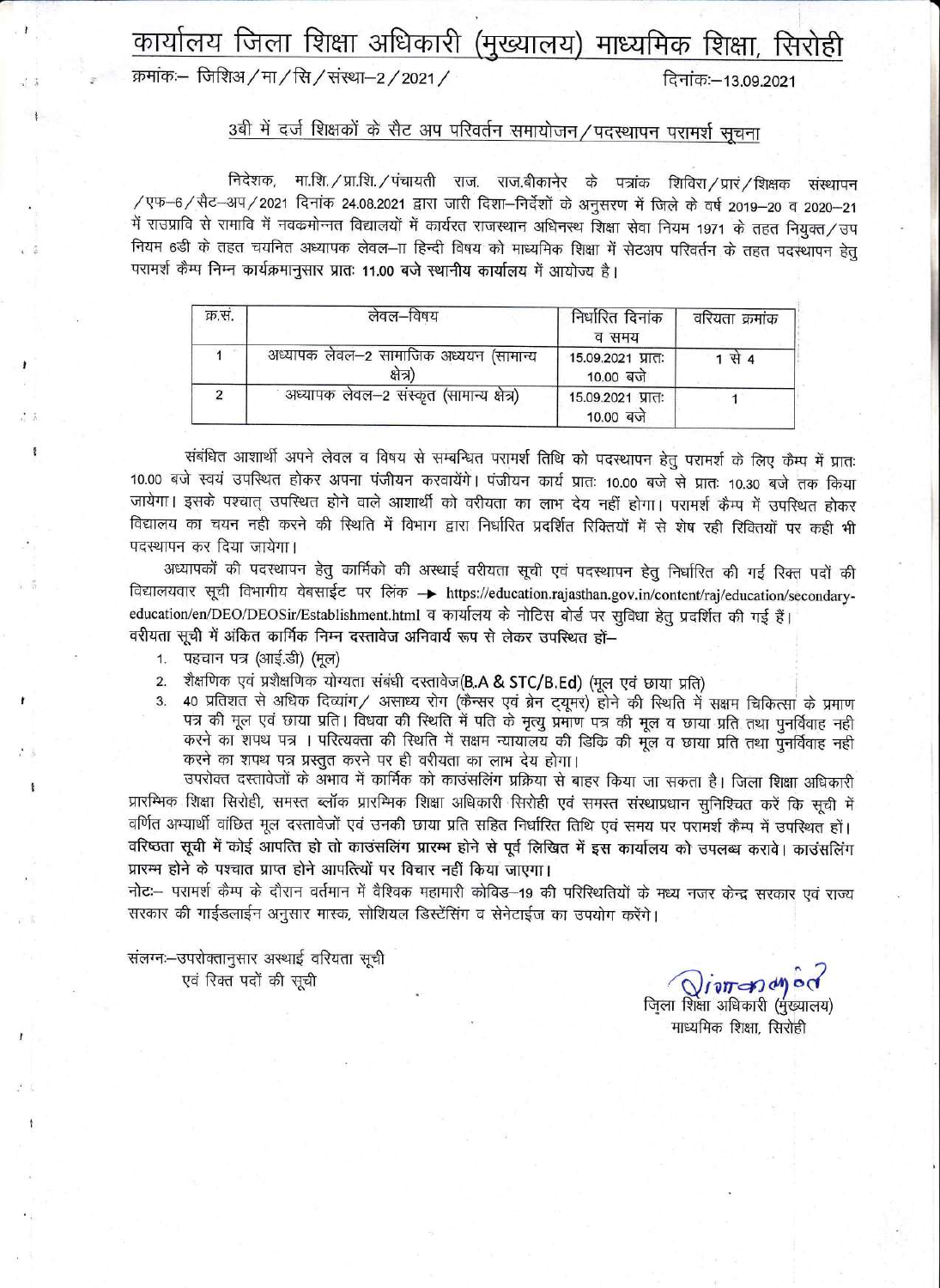कार्यालय जिला शिक्षा अधिकारी (मुख्यालय) माध्यमिक शिक्षा, सिरोही

 $\overline{\phantom{a}}$ 

Ý

सत्र 2019–20 व 2020–21 में उप्रावि से रामावि में कमोन्नत विद्यालयों में कार्यरत 6डी में चयनित/विभाग के अध्यापकों की दिनांक 15.09.2021 को

काउंसलिंग हेतु अस्थाई वरियता सूची

लेवल-ाा संस्कृत सामान्य क्षेत्र

|                                                                                                                                                                      | eniorty<br>Cat.                     |      | $\mathbf{c}$ |     | हा  अन्य                |  |
|----------------------------------------------------------------------------------------------------------------------------------------------------------------------|-------------------------------------|------|--------------|-----|-------------------------|--|
|                                                                                                                                                                      | R<br>D i                            |      |              |     |                         |  |
|                                                                                                                                                                      | ni priniol<br>school                |      |              |     | 23/07/2016              |  |
|                                                                                                                                                                      | District Join                       |      |              |     | 07/12/2009              |  |
|                                                                                                                                                                      | appointment<br>First                | date |              |     | 07/12/2009              |  |
| $\begin{array}{c} \begin{array}{c} \begin{array}{c} \begin{array}{c} \end{array} \\ \end{array} \\ \begin{array}{c} \end{array} \end{array} \end{array} \end{array}$ | Date of<br>birth                    |      |              |     | 02/10/1982              |  |
| j<br>J                                                                                                                                                               | Subject                             |      |              |     |                         |  |
|                                                                                                                                                                      | Post                                |      |              |     | पल $-2$<br>Ē<br>अध्यापक |  |
|                                                                                                                                                                      | Name of Employee                    |      |              |     |                         |  |
|                                                                                                                                                                      | Sr   District   Block   School Name |      |              |     |                         |  |
|                                                                                                                                                                      |                                     |      |              | 서시동 |                         |  |
|                                                                                                                                                                      |                                     |      |              |     |                         |  |
|                                                                                                                                                                      | 0U                                  |      |              |     |                         |  |

( शिं*ठान का अं* 947)<br>जिला शिक्षा अधिकारी (मुख्यालय) माध्यमिक शिक्षा, सिरोही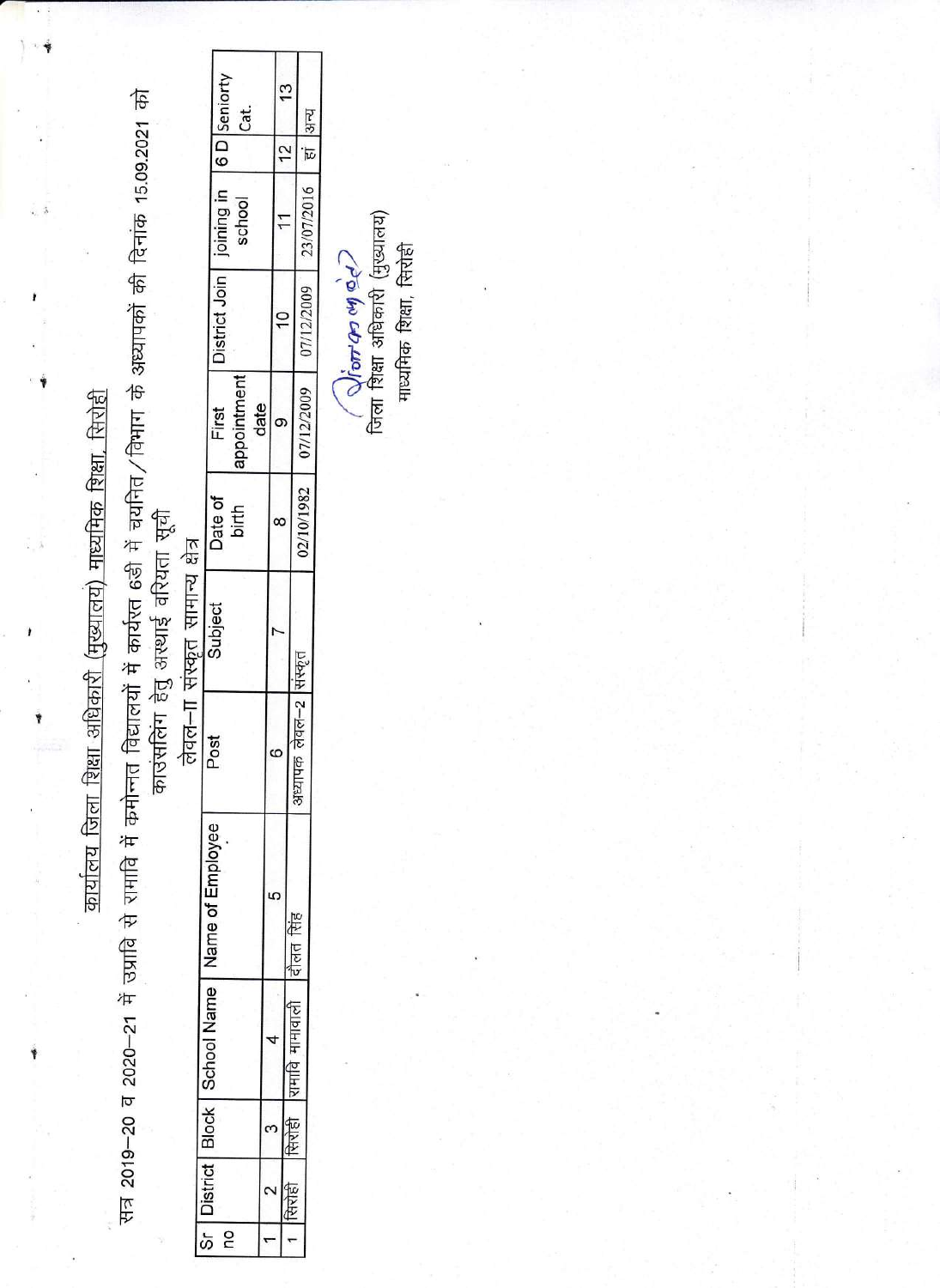कार्यालय जिला शिक्षा अधिकारी (मुख्यालय) माध्यमिक शिक्षा, सिरोही

 $\pmb{i}$ 

 $\ddot{i}$ 

सत्र 2019–20 व 2020–21 में उप्रावि से रामांवि में कमोन्नत विद्यालयों में कार्यरत 6डी में चयनित ⁄ विमाग के अध्यापकों की दिनांक 15.09.2021 को

काउंसलिंग हेतु अस्थाई वरियता सूची

लेवल–∏ सामाजिक अध्ययन सामान्य क्षेत्र

|                                |                                                        | 6 D Seniorty                         | Cat. |   |                | 13<br>$\frac{1}{2}$            |            | हां महिला     |                               | स्रल<br>ब्रि  |                               | हां अन्य      |                               | हां अन्य   |  |
|--------------------------------|--------------------------------------------------------|--------------------------------------|------|---|----------------|--------------------------------|------------|---------------|-------------------------------|---------------|-------------------------------|---------------|-------------------------------|------------|--|
|                                |                                                        | District Join   joining in<br>school |      |   |                |                                |            | 12/12/2013    |                               | 01/07/2013    |                               | 28/06/2018    |                               | 04/07/2018 |  |
|                                |                                                        |                                      |      |   |                |                                |            |               |                               | 12/12/2013    |                               | 15/09/2012    |                               | 15/09/2012 |  |
|                                |                                                        | appointment<br>First                 | date |   |                |                                |            | 12/12/2013    |                               | 15/09/2012    |                               | 15/09/2012    |                               | 19/09/2012 |  |
|                                |                                                        | Date of<br>birth                     |      |   |                |                                | 19/08/1987 |               | 07/03/1980                    |               | 02/07/1988                    |               | 06/07/1981                    |            |  |
| सामाजिक अध्ययन सामान्य क्षेत्र | Subject                                                |                                      |      |   |                |                                |            |               |                               |               |                               |               |                               |            |  |
| $\frac{1}{1-\alpha}$           | Post                                                   |                                      |      | 6 |                | अध्यापक लेवल–2  सामाजिक अध्ययन |            |               | अध्यापक लेवल-2 सामाजिक अध्ययन |               | अध्यापक लेवल-2 सामाजिक अध्ययन |               | अध्यापक लेवल-2 सामाजिक अध्ययन |            |  |
|                                | Sr   District   Block   School Name   Name of Employee |                                      |      | 5 |                | अनुराधा मीण                    |            | ।उमेश अग्रवाल |                               | थानाराम       |                               | रमण लाल       |                               |            |  |
|                                |                                                        |                                      |      |   | राबामावि भटाना |                                |            | रामावि धान्ता |                               | रामावि धान्ता |                               | रामावि करजिया |                               |            |  |
|                                |                                                        |                                      |      |   | रवदर           |                                |            | सिरोही        |                               | सिरोही        |                               | रवदर          |                               |            |  |
|                                |                                                        | 2                                    |      |   | रिरोही         |                                | सिरोही     |               | सिरोही                        |               |                               | सिरोही        |                               |            |  |

जिला शिक्षा अधिकारी (मुख्यालय)<br>जिला शिक्षा अधिकारी (मुख्यालय)

माध्यमिक शिक्षा, सिरोही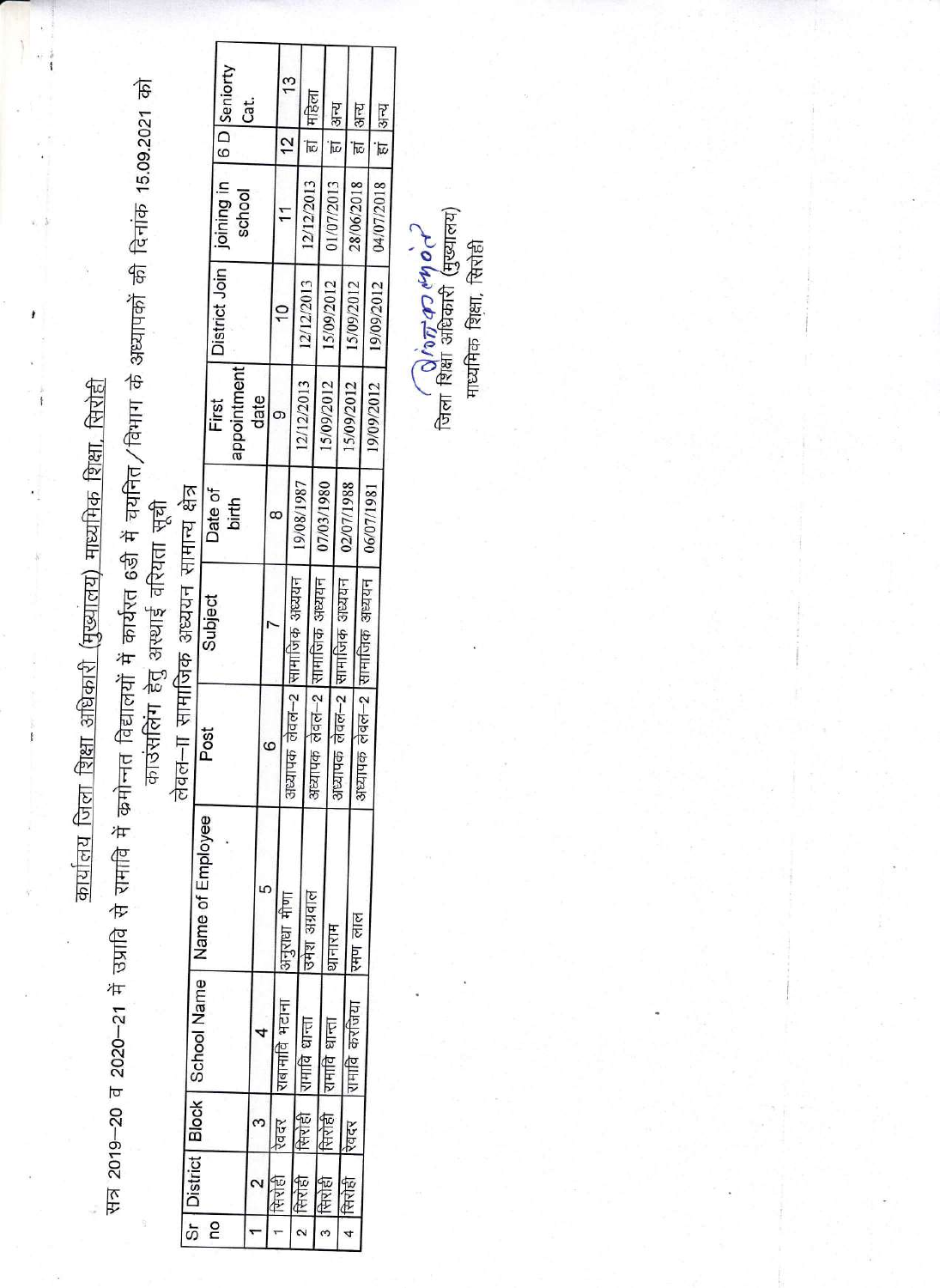## <u>कार्यालय जिला शिक्षा अधिकारी (मुख्यालय) माध्यमिक शिक्षा, सिरोही</u> काउंसिलंग दिनांक 15.09.2021 हेतु रिक्त पदों की सूची अध्यापक लेवल –2 सामाजिक

| <u>अध्ययन (नॉन टीएसपी क्षेत्र)</u> |  |  |
|------------------------------------|--|--|
|                                    |  |  |

| Sr.No.         | <b>School Name</b>                                                                                                                        | <b>District</b> | <b>Block</b>    | Vac<br>Post    |
|----------------|-------------------------------------------------------------------------------------------------------------------------------------------|-----------------|-----------------|----------------|
| $\mathbf{1}$   | GOVT. SENIOR SECONDARY SCHOOL VASA (213869), PINDWARA<br>(08190109701)(PINDWARA ABU (ST))                                                 | <b>SIROHI</b>   | PINDWARA        | $\mathbf{1}$   |
| $\overline{2}$ | GOVT. SENIOR SECONDARY SCHOOL BANT (214031), REODAR<br>(08190513005) (REODAR (SC))                                                        | <b>SIROHI</b>   | <b>REODAR</b>   | $\overline{2}$ |
| 3              | GOVT. SENIOR SECONDARY SCHOOL DAULPURA (214001), REODAR<br>(08190502806) (REODAR (SC))                                                    | <b>SIROHI</b>   | <b>REODAR</b>   | $\overline{1}$ |
| 4              | GOVT. SENIOR SECONDARY SCHOOL DHAWALI (214002), REODAR<br>(08190502901) (REODAR (SC))                                                     | <b>SIROHI</b>   | <b>REODAR</b>   | 1              |
| 5              | GOVT. SENIOR SECONDARY SCHOOL MAGRIWARA (213992), REODAR<br>(08190500111)(REODAR (SC))                                                    | <b>SIROHI</b>   | <b>REODAR</b>   | 1              |
| 6              | GOVT. SENIOR SECONDARY SCHOOL JETAWARA (214003), REODAR<br>(08190503901)(REODAR(SC))                                                      | <b>SIROHI</b>   | <b>REODAR</b>   | $\overline{1}$ |
| 7              | GOVT. SENIOR SECONDARY SCHOOL SANWARA S (214009), REODAR<br>(08190506501)(REODAR (SC))                                                    | <b>SIROHI</b>   | <b>REODAR</b>   | $\mathbf{1}$   |
| 8              | GOVT. SENIOR SECONDARY SCHOOL RAIPUR (214023), REODAR<br>(08190511108) (REODAR (SC))                                                      | <b>SIROHI</b>   | <b>REODAR</b>   | $\overline{1}$ |
| 9              | GOVT. SENIOR SECONDARY SCHOOL REODAR (214029), REODAR<br>(08190512814) (REODAR (SC))                                                      | <b>SIROHI</b>   | <b>REODAR</b>   | $\mathbf{1}$   |
| 10             | GOVT. SENIOR SECONDARY SCHOOL ANDORE (213963), SHEOGANJ<br>(08190401001)(SIROHI)                                                          | <b>SIROHI</b>   | <b>SHEOGANJ</b> | $\overline{2}$ |
| 11             | GOVT. SENIOR SECONDARY SCHOOL NARADARA NEAR BUS STAND<br>(213966), SHEOGANJ (08190402001) (SIROHI)                                        | <b>SIROHI</b>   | SHEOGANJ        | $\mathbf{1}$   |
| 12             | GOVT. SENIOR SECONDARY SCHOOL PALRI M (213969), SHEOGANJ<br>(08190402314)(SIROHI)                                                         | <b>SIROHI</b>   | SHEOGANJ        | $\mathbf{1}$   |
| 13             | GOVT. SENIOR SECONDARY SCHOOL NEAR HOSPITAL- PURANA<br>JOGAPURA (213991), SHEOGANJ (08190407604) (SIROHI)                                 | <b>SIROHI</b>   | SHEOGANJ        | $\overline{2}$ |
| 14             | GOVT. SENIOR SECONDARY SCHOOL KALDARI (226919), SHEOGANJ<br>(08190402601)(SIROHI)                                                         | <b>SIROHI</b>   | SHEOGANJ        | 1              |
| 15             | GOVT. SENIOR SECONDARY SCHOOL ALPA (213981), SHEOGANJ<br>(08190405705)(SIROHI)                                                            | <b>SIROHI</b>   | <b>SHEOGANJ</b> | 1              |
| 16             | GOVT. SENIOR SECONDARY SCHOOL POSALIYA (213984), SHEOGANJ<br>(08190406115)(SIROHI)                                                        | <b>SIROHI</b>   | <b>SHEOGANJ</b> | $\mathbf{1}$   |
| 17             | GOVT. SENIOR SECONDARY SCHOOL MANADAR (213962), SHEOGANJ<br>(08190400705) (SIROHI)                                                        | <b>SIROHI</b>   | SHEOGANJ        | $\mathbf{1}$   |
| 18             | GOVT. SENIOR SECONDARY SCHOOL ODA (213964), SHEOGANJ<br>(08190401201)(SIROHI)                                                             | <b>SIROHI</b>   | SHEOGANJ        | 1              |
| 19             | GOVT. SENIOR SECONDARY SCHOOL BHEV (213967), SHEOGANJ<br>(08190402101)(SIROHI)                                                            | <b>SIROHI</b>   | <b>SHEOGANJ</b> | 1              |
| 20             | SHAH MANAK CHAND JI DHULA JI BANDHA MUTHA JAIN GOVT. SENIOR<br>SECONDARY SCHOOL JHADOLI VEER (213958), SHEOGANJ (08190400105<br>)(SIROHI) | <b>SIROHI</b>   | SHEOGANJ        | $\overline{1}$ |
| 21             | GOVT. SECONDARY SCHOOL DELDAR (213938), SIROHI (08190305006<br>)(SIROHI)                                                                  | <b>SIROHI</b>   | <b>SIROHI</b>   | 1              |
| 22             | GOVT. SENIOR SECONDARY SCHOOL HALIWARA (213951), SIROHI<br>(08190307904)(SIROHI)                                                          | <b>SIROHI</b>   | <b>SIROHI</b>   | 1              |
| 23             | SANGHAVI NATTHIBAI KHUMAJI GOVT. SENIOR SECONDARY SCHOOL<br>TANWARI (213944), SIROHI (08190305803 )(SIROHI)                               | <b>SIROHI</b>   | <b>SIROHI</b>   | $\mathbf{1}$   |
| 24             | GOVT. SENIOR SECONDARY SCHOOL VARADA (213939), SIROHI<br>(08190305104)(SIROHI)                                                            | <b>SIROHI</b>   | <b>SIROHI</b>   | 1              |
| 25             | BHAGWAN MAHAVEER GOVT. SENIOR SECONDARY SCHOOL BARLOOT<br>(213927), SIROHI (08190303810) (SIROHI)                                         | <b>SIROHI</b>   | <b>SIROHI</b>   | $\mathbf{1}$   |
| 26             | GOVT. SENIOR SECONDARY SCHOOL SARTARA (213922), SIROHI<br>(08190302902)(SIROHI)                                                           | <b>SIROHI</b>   | <b>SIROHI</b>   | 1              |

 $\partial$ *ist क ला ली.*<br>जिला शिक्षा अधिकारी (मुख्यालय) माध्यमिक शिक्षा, सिरोही